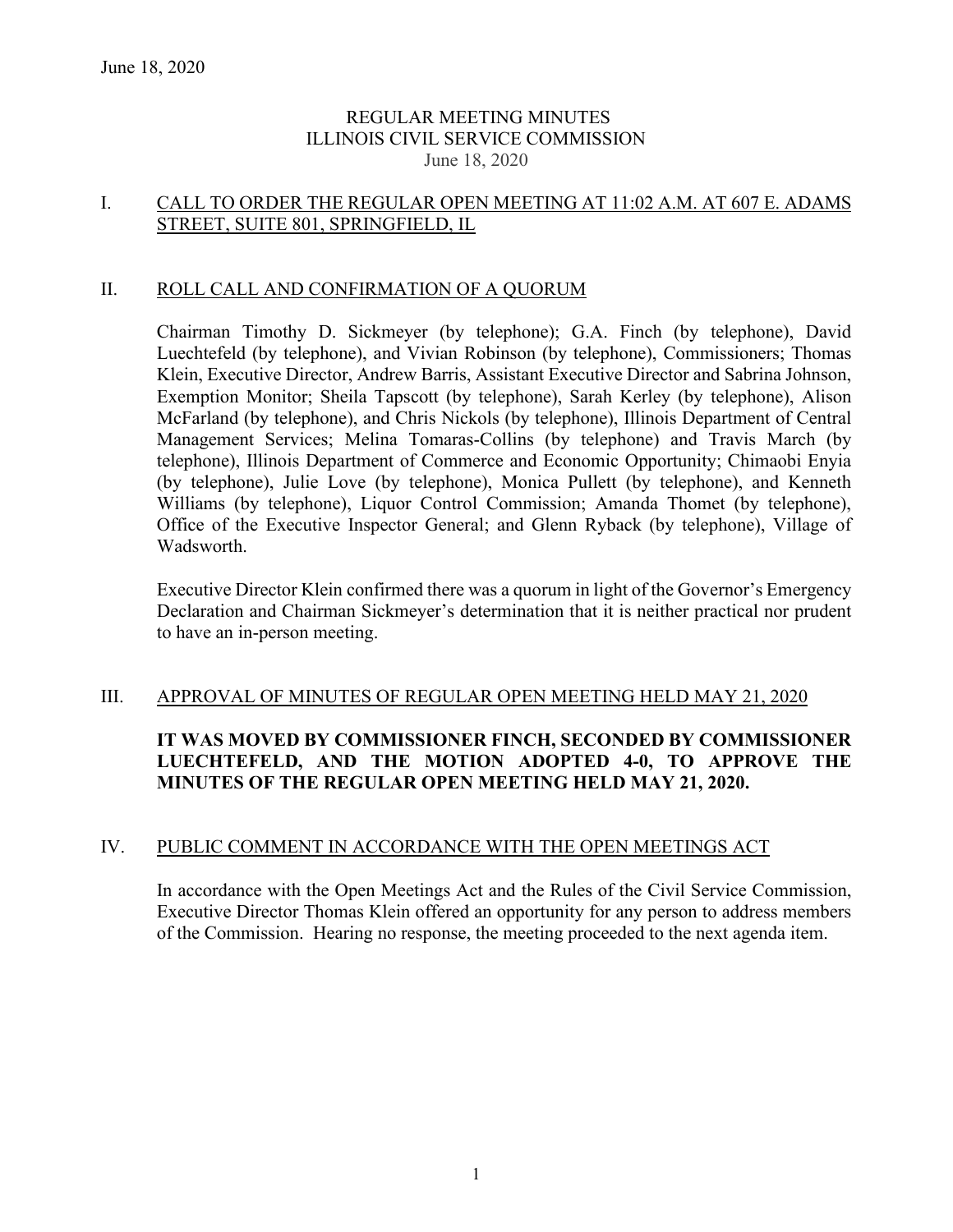## V. EXEMPTIONS UNDER SECTION 4d(3) OF THE PERSONNEL CODE

#### **A. Governing Rule – Section 1.142 Jurisdiction B Exemptions**

- a) The Civil Service Commission shall exercise its judgment when determining whether a position qualifies for exemption from Jurisdiction B under Section 4d(3) of the Personnel Code. The Commission will consider any or all of the following factors inherent in the position and any other factors deemed relevant to the request for exemption:
	- 1) The amount and scope of principal policy making authority;
	- 2) The amount and scope of principal policy administering authority;
	- 3) The amount of independent authority to represent the agency, board or commission to individuals, legislators, organizations or other agencies relative to programmatic responsibilities;
	- 4) The capability to bind the agency, board or commission to a course of action;
	- 5) The nature of the program for which the position has principal policy responsibility;
	- 6) The placement of the position on the organizational chart of the agency, board or commission;
	- 7) The mission, size and geographical scope of the organizational entity or program within the agency, board or commission to which the position is allocated or detailed.
- b) The Commission may, upon its own action after 30 days' notice to the Director of Central Management Services or upon the recommendation of the Director of the Department of Central Management Services, rescind the exemption of any position that no longer meets the requirements for exemption set forth in subsection (a). However, rescission of an exemption shall be approved after the Commission has determined that an adequate level of managerial control exists in exempt status that will insure responsive and accountable administrative control of the programs of the agency, board or commission.
- c) For all positions currently exempt by action of the Commission, the Director of Central Management Services shall inform the Commission promptly in writing of all changes in essential functions, reporting structure, working title, work location, position title, position number or specialized knowledge, skills, abilities, licensure or certification.
- d) Prior to granting an exemption from Jurisdiction B under Section 4d(3) of the Personnel Code, the Commission will notify the incumbent of the position, if any, of its proposed action. The incumbent may appear at the Commission meeting at which action is to be taken and present objections to the exemption request.

(Source: Amended at 34 Ill. Reg. 3485, effective March 3, 2010)

\* \* \*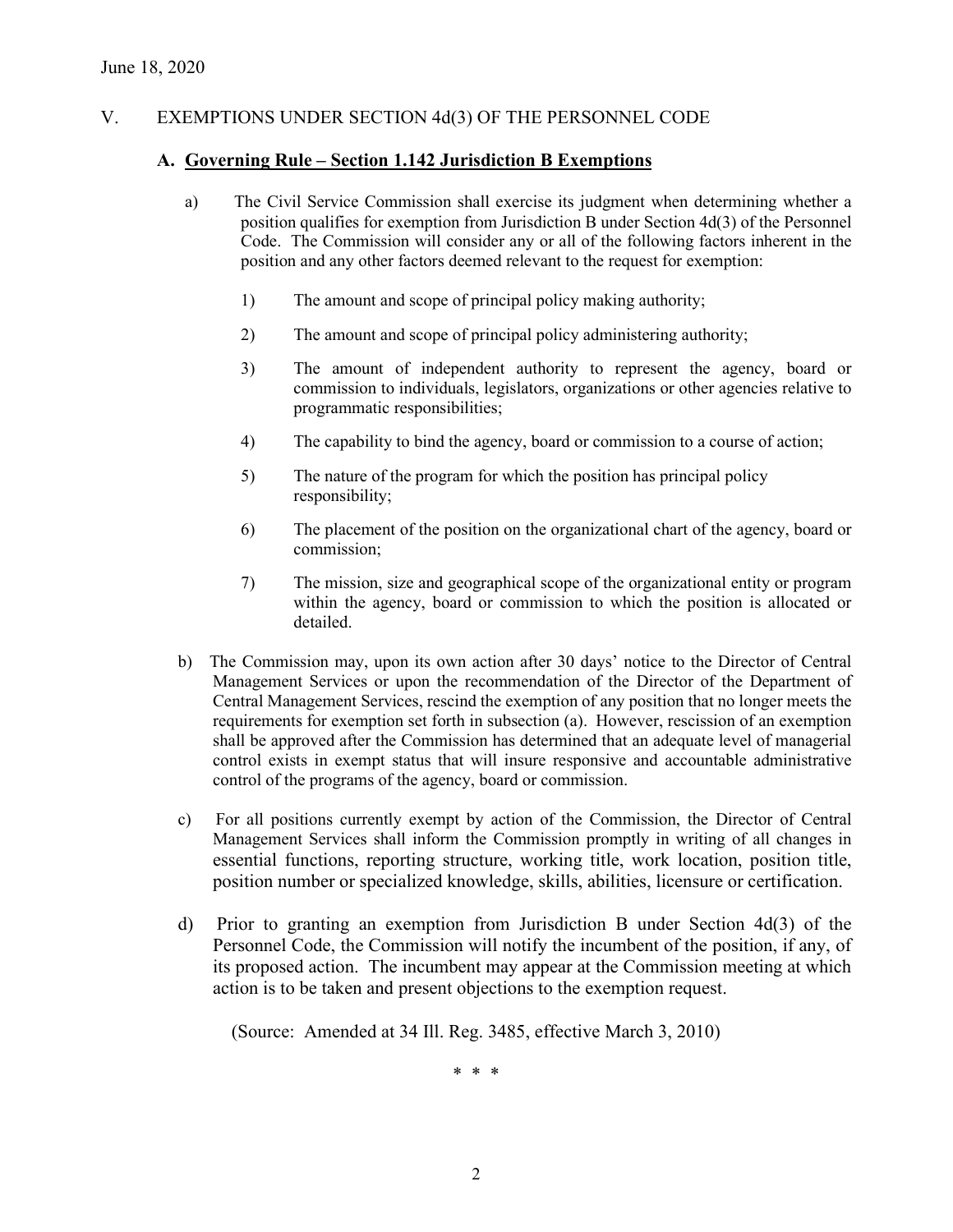# **B. Requests for 4d(3) Exemption**

 $\triangleright$  Exemption Monitor Sabrina Johnson indicated that Item B was a request for a Deputy Director within the Office of Illinois Works at the Department of Commerce and Economic Opportunity (DCEO), a position that reports to the Director. This position formulates and implements policy, long-term strategic planning, and administers the procedures for the Illinois Works program. This position represents, on behalf of the Director, the Illinois Works policy program and deals with any issues that arise. Staff recommended this exemption request be granted. The Commissioners had no questions and DCEO had no comment.

# **B. Illinois Department of Commerce and Economic Opportunity**

| <b>Position Number</b> | 40070-42-90-000-00-01                     |
|------------------------|-------------------------------------------|
| Functional Title       | Deputy Director, Office of Illinois Works |
| Incumbent              | Vacant                                    |
| Supervisor             | Director                                  |
| Location               | <b>Sangamon County</b>                    |

# **IT WAS MOVED BY COMMISSIONER ROBINSON, SECONDED BY COMMISSIONER FINCH, AND THE MOTION ADOPTED 4-0 TO GRANT THE 4d(3) EXEMPTION REQUEST FOR THE FOLLOWING POSITION:**

# **B: Deputy Director, Office of Illinois Works (DCEO)**

# **Proposed Rescissions in accordance with Section 1.142(b) of the Rules of the Civil Service Commission**

Section 1.142(b) provides that withdrawal of exemption shall be approved after the Commission has determined that an adequate level of managerial control exists in exempt status positions which will ensure responsive and accountable administrative control of the programs of the agency.

| Item |         | Agency / Position $#$ | <b>Functional Title</b>                                                                      | Incumbent |
|------|---------|-----------------------|----------------------------------------------------------------------------------------------|-----------|
|      | $D$ oIT | 40070-28-11-100-00-01 | <b>Budget Director</b><br>Continued from the May 2019 and<br>the November 21, 2019 meetings) | Vacant    |

Exemption Monitor Sabrina Johnson indicated that Item C was a proposed rescission for the Budget Director at Department of Innovation and Technology, this position was continued from the May 2019 to November 2019 then to the May 2020 meeting. CSC received notice this position was filled and CSC Staff withdrew the proposed rescission.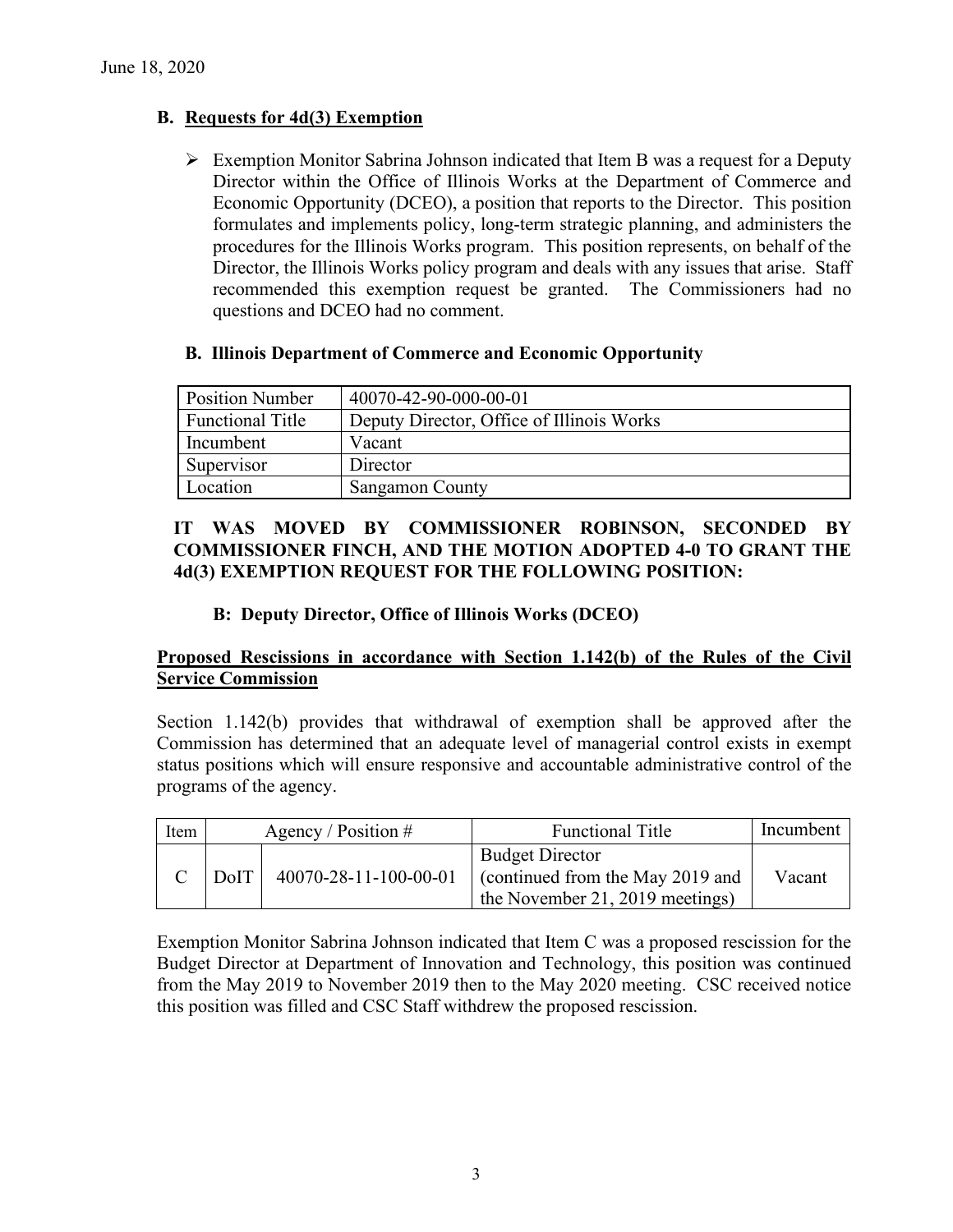## VI. CLASS SPECIFICATIONS

### **A. Governing Rule – Section 1.45 Classification Plan**

The Commission will review the class specifications requiring Commission approval under the Classification Plan and will approve those that meet the requirements of the Personnel Code and Personnel Rules and conform to the following accepted principles of position classification:

- a) The specifications are descriptive of the work being done or that will be done;
- b) Identifiable differentials are set forth among classes that are sufficiently significant to permit the assignment of individual positions to the appropriate class;
- c) Reasonable career promotional opportunities are provided;
- d) The specifications provide a reasonable and valid basis for selection screening by merit examinations;
- e) All requirements of the positions are consistent with classes similar in difficulty, complexity and nature of work; and
- f) The relation of the class specifications to any applicable collective bargaining agreement.

The following class titles were submitted by the Director of the Illinois Department of Central Management Services:

## **B. Liquor Control Special Agent 1 (abolish) Liquor Control Special Agent 2 (abolish) Liquor Control Inspector Trainee (create) Liquor Control Inspector (create) Liquor Control Investigator Trainee (create) Liquor Control Investigator (create)**

**C. Liquor Control Supervisor (create)**

## **D. Lottery Telemarketing Representative (revise)**

 $\triangleright$  Regarding Items B and C, Assistant Executive Director Barris reported that the need for the abolishment and creation of the proposed classes was due to Public Act 100-1050 requiring the separation of the Liquor Control Commission (LCC) from the Department of Revenue (DOR). CMS in working with the agencies determined that the DOR Special Agent and Training classes would be used as the basis for the proposed classes at the LCC. Chris Nickols from CMS Technical Services and Chimaobi Enyia, Executive Director of the LCC, concurred with this report regarding the need and basis for the proposed classes. Enyia explained that the classes at DOR from which the LCC classes were based also required that Investigators be armed and have full police powers.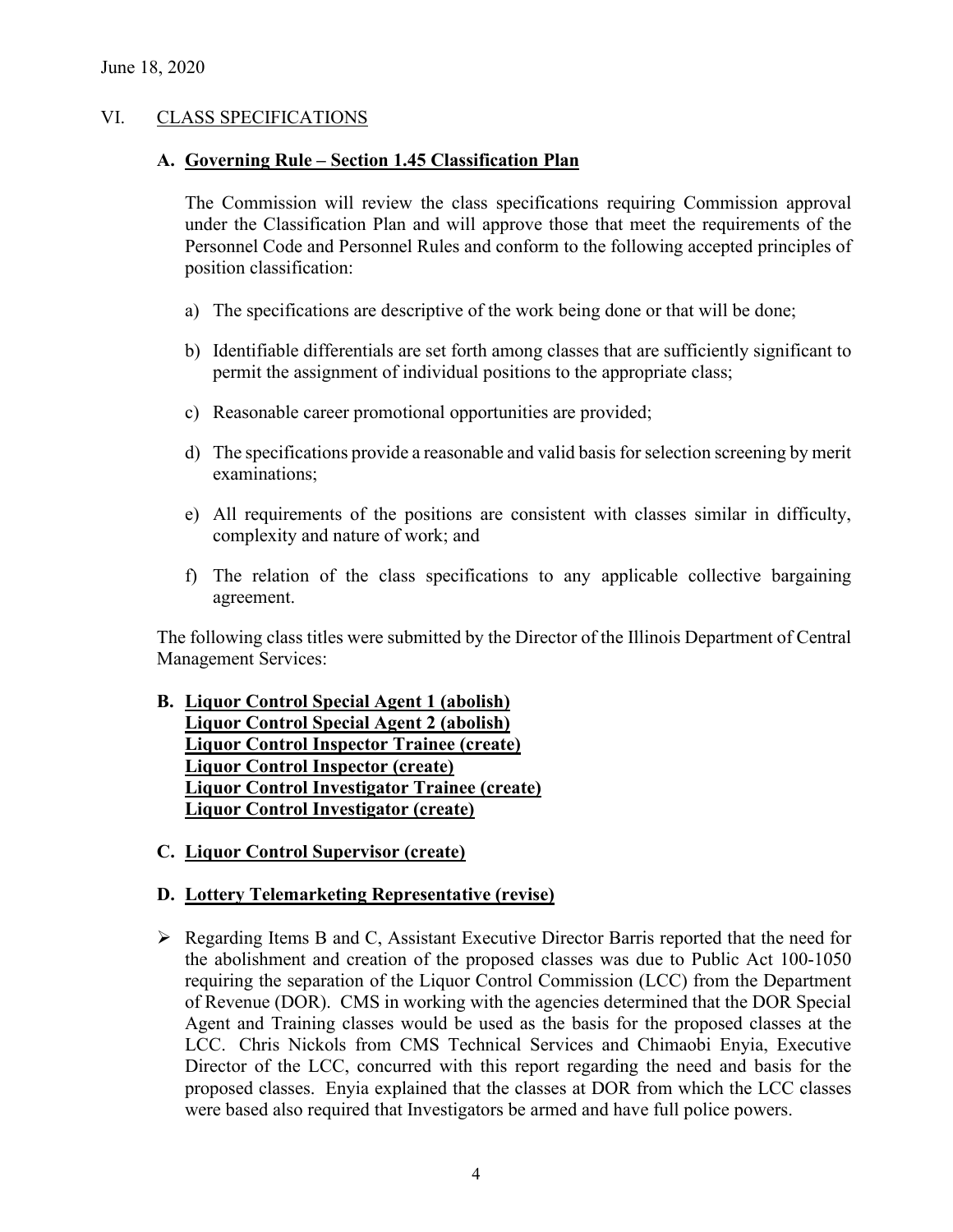**IT WAS MOVED BY COMMISSIONER LUECHTEFELD, SECONDED BY COMMISSIONER FINCH, AND THE MOTION ADOPTED 4-0 TO APPROVE THE ABOLISHMENT OF THE FOLLOWING CLASS SPECIFICATIONS TO BE EFFECTIVE JULY 1, 2020:**

**B. Liquor Control Special Agent 1 Liquor Control Special Agent 2** 

**IT WAS MOVED BY COMMISSIONER ROBINSON, SECONDED BY COMMISSIONER FINCH, AND THE MOTION ADOPTED 4-0 TO APPROVE THE CREATION OF THE FOLLOWING CLASS SPECIFICATIONS TO BE EFFECTIVE JULY 1, 2020:**

**B. Liquor Control Inspector Trainee Liquor Control Inspector Liquor Control Investigator Trainee Liquor Control Investigator** 

**IT WAS MOVED BY COMMISSIONER FINCH, SECONDED BY COMMISSIONER LUECHTEFELD, AND THE MOTION ADOPTED 4-0 TO APPROVE THE CREATION OF THE FOLLOWING CLASS SPECIFICATION TO BE EFFECTIVE JULY 1, 2020:**

## **C: Liquor Control Supervisor**

 $\triangleright$  Regarding Item D, Barris reported that a revision to the Lottery Telemarketing Representative classification was needed to accurately reflect erroneous language regarding a training program for the class in the Education and Experience section of the class description.

Assistant Executive Director Barris reported that all the proposed creation, revision and abolishment of the classes on the agenda were agreed to through collective bargaining.

**IT WAS MOVED BY COMMISSIONER ROBINSON, SECONDED BY COMMISSIONER LUECHTEFELD, AND THE MOTION ADOPTED 4-0 TO APPROVE THE REVISION OF THE FOLLOWING CLASS SPECIFICATION TO BE EFFECTIVE JULY 1, 2020:**

**D: Lottery Telemarketing Representative**

**IT WAS MOVED BY COMMISSIONER LUECHTEFELD, SECONDED BY COMMISSIONER FINCH, AND THE MOTION ADOPTED 4-0 TO DISAPPROVE ANY CLASS SPECIFICATIONS RECEIVED BY THE COMMISSION STAFF NOT CONTAINED IN THIS AGENDA TO ALLOW ADEQUATE STUDY.**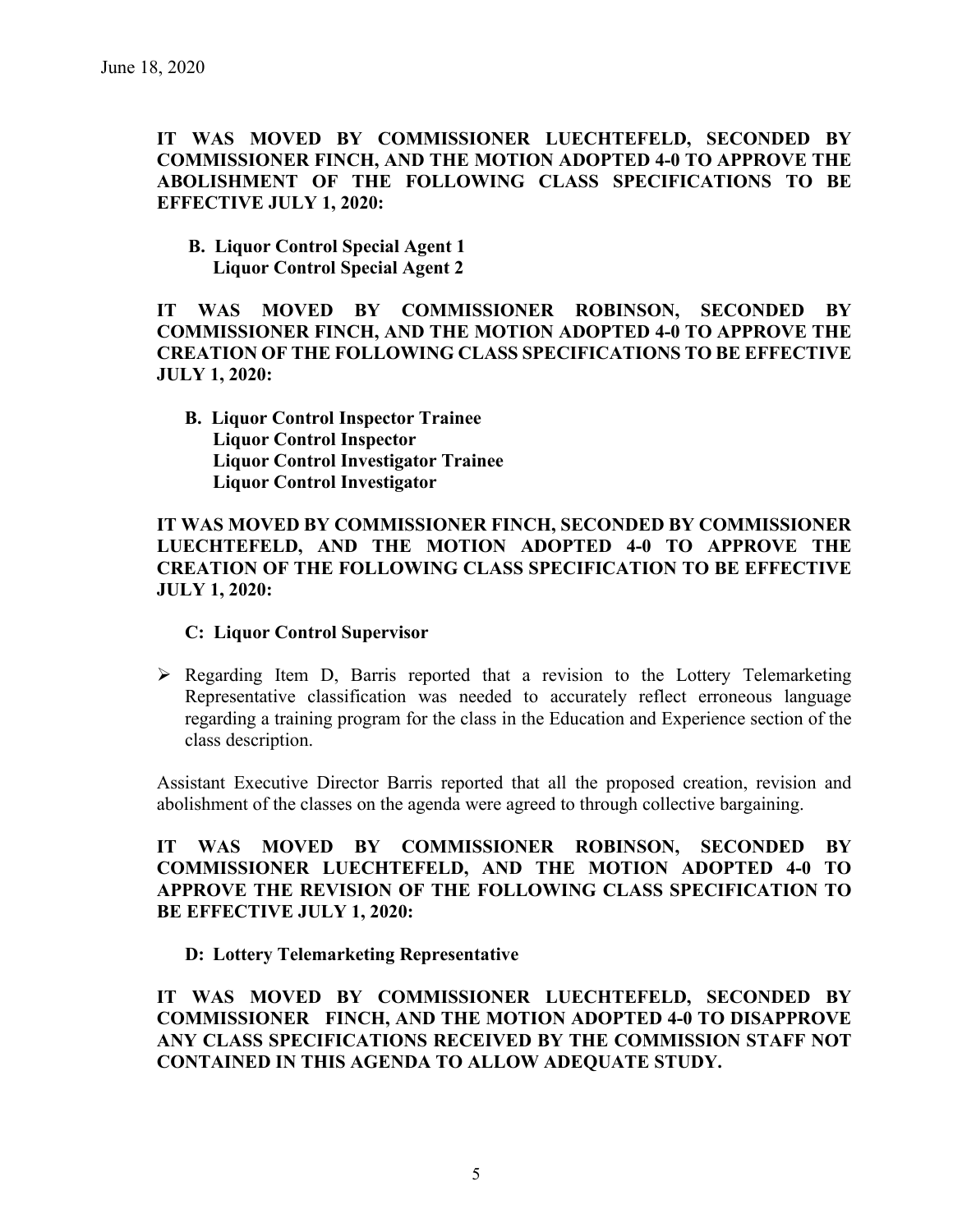## VII. PERSONNEL RULES

#### **A. Civil Service Commission Governing Rule – Section 1.310 Personnel Rules**

The Commission has power to disapprove new rules or amendments to existing rules submitted by the Director of Central Management Services. Such proposed new rules or amendments of existing rules submitted to the Commission shall be accompanied by a report of proceedings attending the prior public hearing required by law with respect to them.

If the Commission does not disapprove new rules or any amendment to existing rules within 30 days following the receipt from the Director of Central Management Services, the new rules or amendments have the force and effect of law after filing by the Director with the Secretary of State.

#### **B. Section 303.112 Sick Leave Bank**

#### **80 Ill. Adm. Code 303.112**

#### **303.112. Sick Leave Bank**

This Section contains rules governing the operation of plans allowing participating employees in each agency to bank portions of their accrued sick leave in a sick leave bank to be used by participating employees in the same agency who have exhausted their accrued vacation time, personal days, sick leave or compensatory time. This Section provides a framework within which each agency may administer a sick leave bank. Individual agency procedures should be consistent with the framework set forth in this Section unless alternative procedures have been agreed upon pursuant to collective bargaining negotiations.

**…**

l) Decisions affecting a participating employee's use of the sick leave bank may be submitted by the employee to a review committee. Unless otherwise approved by the Department, the committee shall consist of one agency representative and two Department representatives. In determining if alternative committee membership should be approved, the Department shall consider the jurisdiction governing the agency or employees in question. Decisions of review committees shall be final and binding; *however, employees are permitted to submit additional medical documentation upon receipt of a denied application for use. The committee will review the additional medical documentation and make a determination for approval or denial based on the entirety of medical documentation provided.*

Allison McFarland, Deputy General Counsel for Personnel at Central Management Services, explained that the amendment to Section 303.112 of the Personnel Rules was necessary to formalize the appeals process regarding employees' use of the sick leave bank.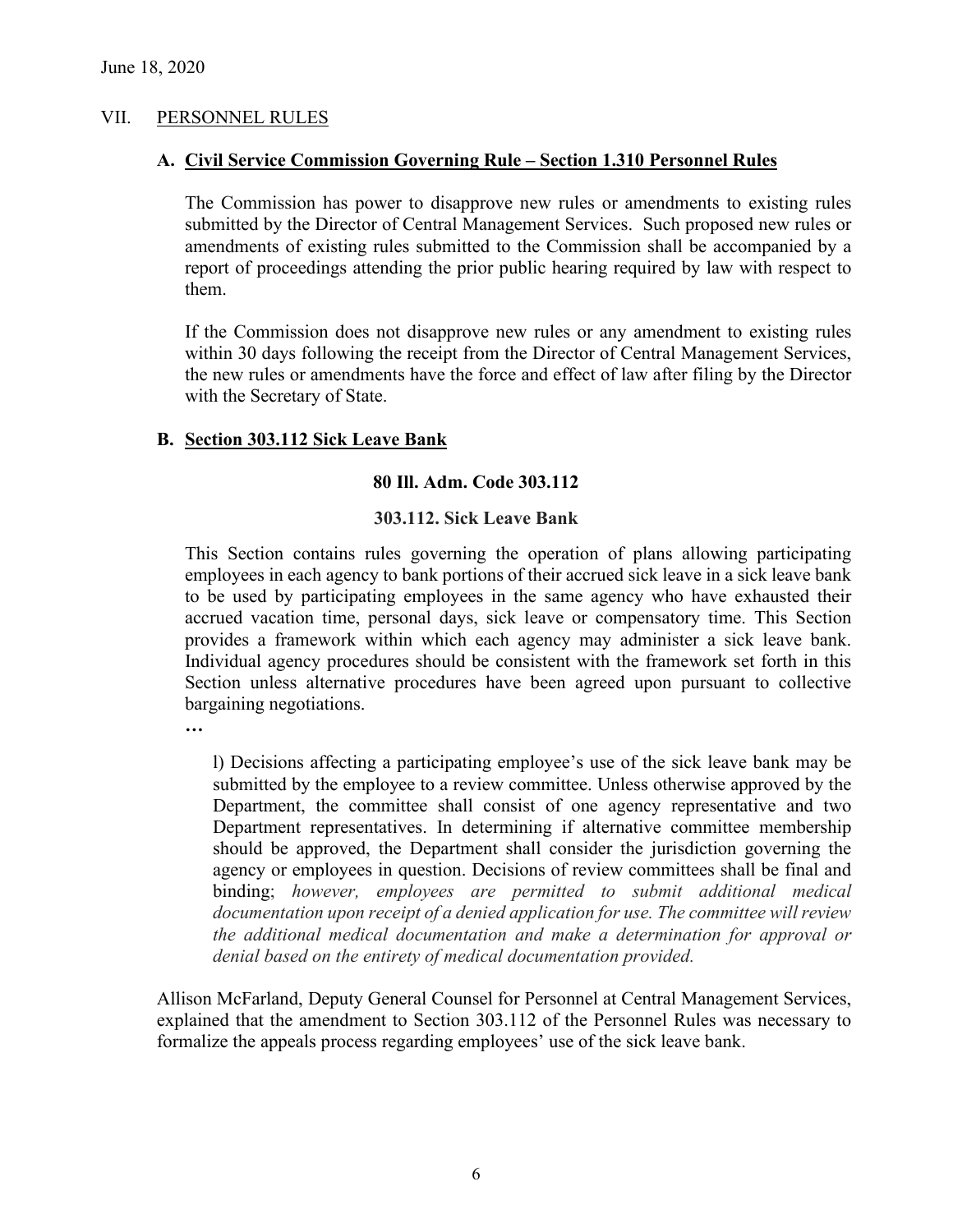**IT WAS MOVED BY COMMISSIONER FINCH, SECONDED BY COMMISSIONER LUECHTEFELD, AND THE MOTION ADOPTED 4-0 TO DISAPPROVE ANY AMENDMENTS TO PERSONNEL RULES RECEIVED BY THE COMMISSION STAFF BUT NOT CONTAINED IN THIS AGENDA TO ALLOW ADEQUATE STUDY.** 

#### VIII. MOTION TO CLOSE A PORTION OF THE MEETING

**IT WAS MOVED BY COMMISSIONER ROBINSON, SECONDED BY COMMISSIONER FINCH, AND BY ROLL CALL VOTE THE MOTION ADOPTED 4-0 TO CLOSE A PORTION OF THE MEETING PURSUANT TO SUBSECTIONS 2(c)(1), 2(c)(4), AND 2(c)(11) OF THE OPEN MEETINGS ACT.**

| <b>SICKMEYER</b> | YES | <b>FINCH</b>    | YES |
|------------------|-----|-----------------|-----|
| LUECHTEFELD      | YES | <b>ROBINSON</b> | YES |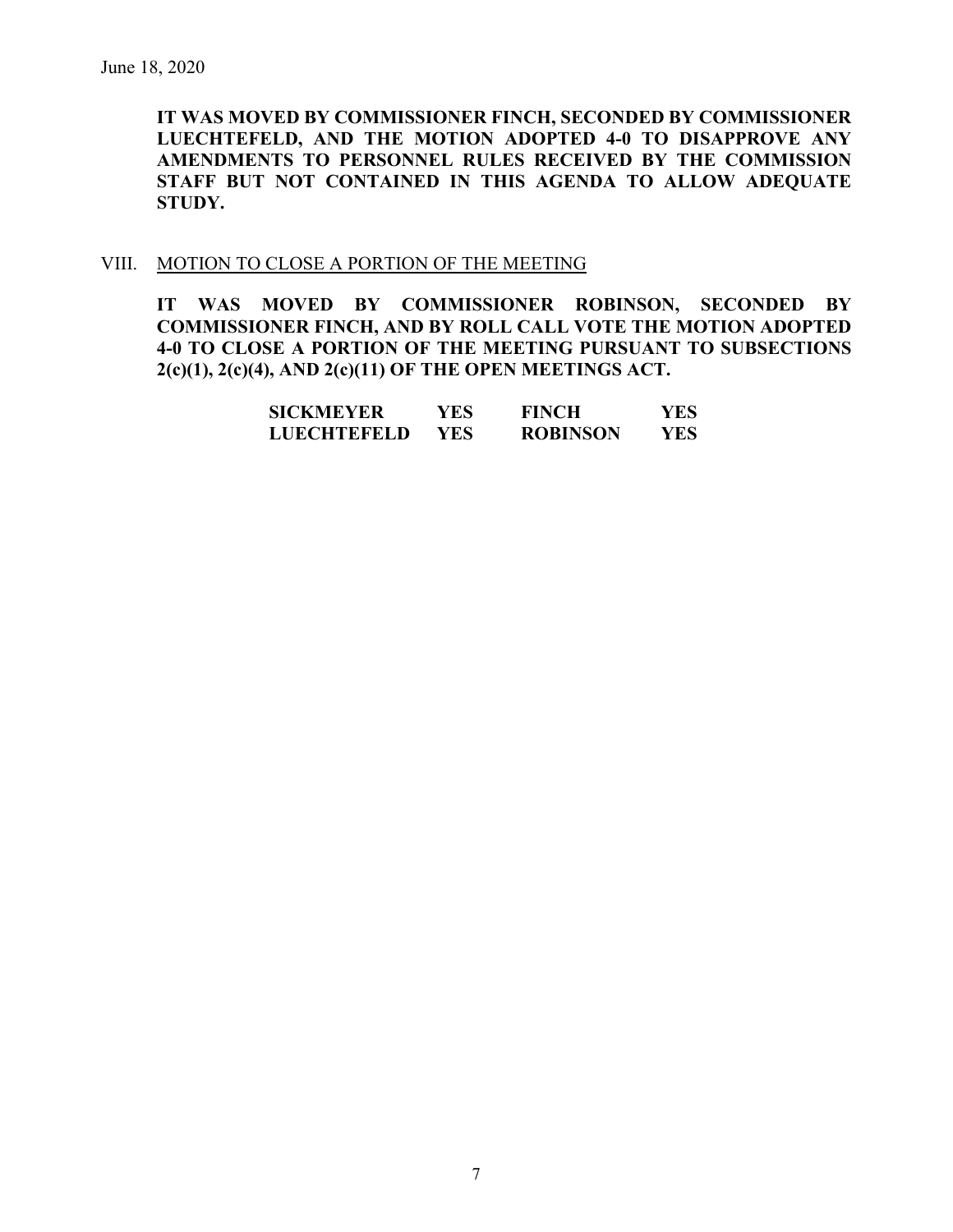## IX. RECONVENE THE OPEN MEETING

Upon due and proper notice, the regular open meeting of the Illinois Civil Service Commission was reconvened at 607 E. Adams Street, Suite 801, Springfield, IL at 11:25 a.m.

## ROLL CALL AND CONFIRMATION OF A QUORUM

Chairman Timothy D. Sickmeyer (by telephone); G.A. Finch (by telephone), David Luechtefeld (by telephone), and Vivian Robinson (by telephone), Commissioners; Thomas Klein, Executive Director, Andrew Barris, Assistant Executive Director and Sabrina Johnson, Exemption Monitor.

## X. INTERLOCUTORY APPEALS

#### **DA-26-20**

| Employee    | Rhonda McCormick   Appeal Date |                              | 1/31/20                            |
|-------------|--------------------------------|------------------------------|------------------------------------|
| Agency      | Human Services                 | Decision Date $\int 6/05/20$ |                                    |
| Appeal Type | Discharge                      | Proposal for                 | Interlocutory; dismiss for default |
| AL J        | <b>Andrew Barris</b>           | Decision                     | (failure to appear at telephone)   |
|             |                                |                              | status conference).                |

**IT WAS MOVED BY COMMISSIONER FINCH, SECONDED BY COMMISSIONER LUECHTEFELD, AND BY ROLL CALL VOTE OF 4-0 THE MOTION ADOPTED TO AFFIRM AND ADOPT THE PROPOSAL FOR DECISION OF THE ADMINISTRATIVE LAW JUDGE TO DISMISS THE APPEAL FOR THE REASONS SET FORTH IN THE PROPOSAL FOR DECISION.**

| <b>SICKMEYER</b>   | YES  | <b>FINCH</b>    | YES |
|--------------------|------|-----------------|-----|
| <b>LUECHTEFELD</b> | YES. | <b>ROBINSON</b> | YES |

#### **RV-20-20**

| Employee | Chad Siewert                                      | Appeal Date  | 11/01/19                        |
|----------|---------------------------------------------------|--------------|---------------------------------|
| Agency   | Central Mgmt. Services   Decision Date   06/05/20 |              |                                 |
|          | Appeal Type   Rule Violation                      | Proposal for | Interlocutory; dismiss for no   |
| ALJ      | <b>Andrew Barris</b>                              | Decision     | jurisdiction (filed grievance). |

**IT WAS MOVED BY COMMISSIONER FINCH, SECONDED BY COMMISSIONER ROBINSON, AND BY ROLL CALL VOTE OF 4-0 THE MOTION ADOPTED TO AFFIRM AND ADOPT THE PROPOSAL FOR DECISION OF THE ADMINISTRATIVE LAW JUDGE TO DISMISS THE APPEAL FOR THE REASONS SET FORTH IN THE PROPOSAL FOR DECISION.**

| SICKMEYER   | YES | <b>FINCH</b>    | YES |
|-------------|-----|-----------------|-----|
| LUECHTEFELD | YES | <b>ROBINSON</b> | YES |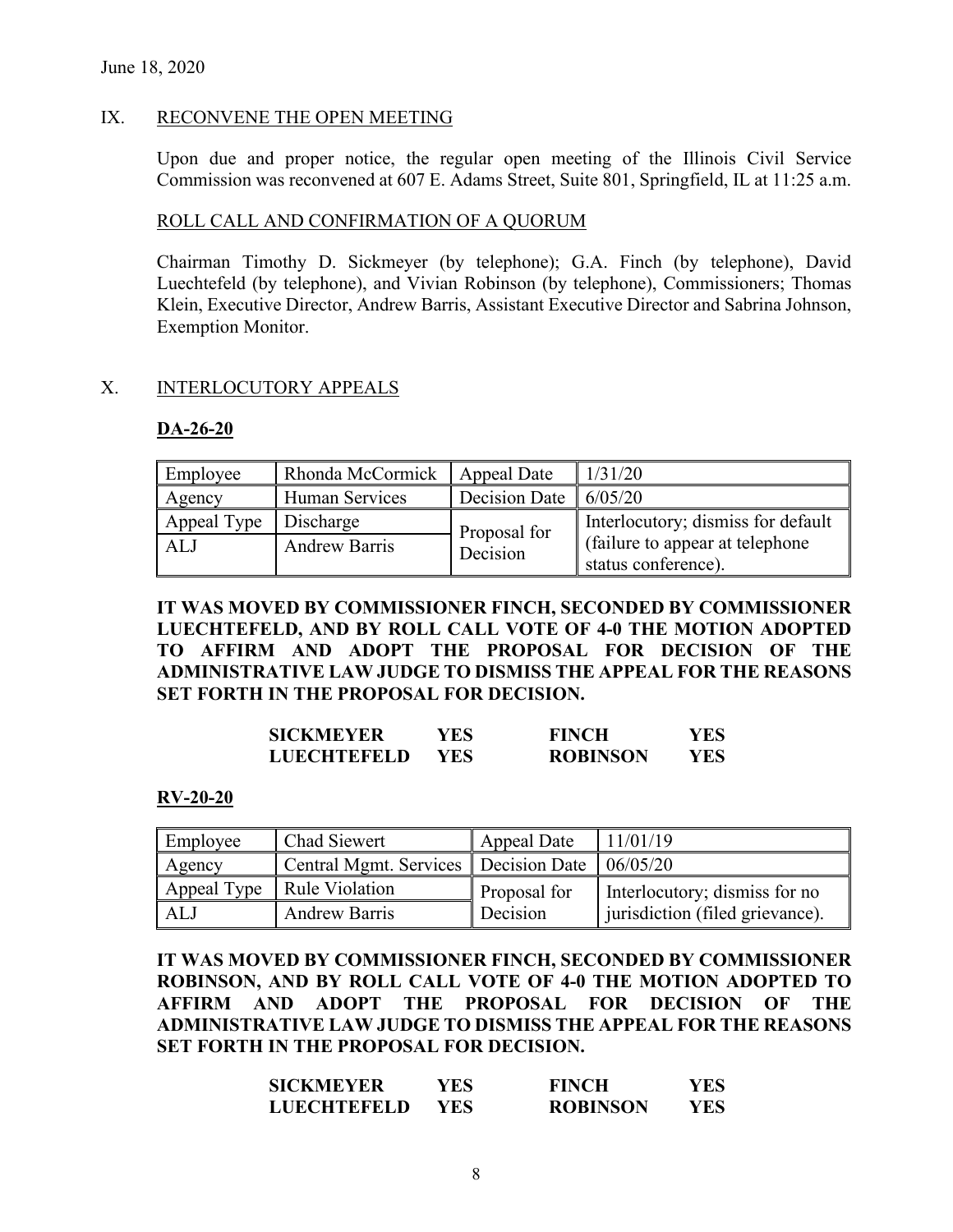## **RV-23-20**

| Employee | Chad Siewert                 | Appeal Date                          | 12/18/19                   |
|----------|------------------------------|--------------------------------------|----------------------------|
| Agency   | Human Services               | Decision Date $\vert 06/05/20 \vert$ |                            |
|          | Appeal Type   Rule Violation | Proposal for                         | Interlocutory; dismiss for |
| ALJ      | <b>Andrew Barris</b>         | Decision                             | default (failure to file   |
|          |                              |                                      | requested materials).      |

**IT WAS MOVED BY COMMISSIONER LUECHTEFELD, SECONDED BY COMMISSIONER FINCH, AND BY ROLL CALL VOTE OF 4-0 THE MOTION ADOPTED TO AFFIRM AND ADOPT THE PROPOSAL FOR DECISION OF THE ADMINISTRATIVE LAW JUDGE TO DISMISS THE APPEAL FOR THE REASONS SET FORTH IN THE PROPOSAL FOR DECISION.**

| <b>SICKMEYER</b>   | YES. | <b>FINCH</b>    | YES |
|--------------------|------|-----------------|-----|
| <b>LUECHTEFELD</b> | YES. | <b>ROBINSON</b> | YES |

## XI. APPEAL TERMINATED WITHOUT DECISIONS ON THE MERITS

#### **GT-39-20**

| Employee                 | Rodney Beccue        | Appeal Date                  | 5/04/20                          |
|--------------------------|----------------------|------------------------------|----------------------------------|
| Agency                   | Corrections          | Decision Date $\int 6/05/20$ |                                  |
| Appeal Type Geographical | Transfer             | Proposal for                 | Dismissed subject to approval of |
| ALJ                      | <b>Andrew Barris</b> | Decision                     | Commission; withdrawn.           |

**IT WAS MOVED BY COMMISSIONER ROBINSON, SECONDED BY COMMISSIONER LUECHTEFELD, AND BY ROLL CALL VOTE OF 4-0 THE MOTION ADOPTED TO AFFIRM AND ADOPT THE PROPOSAL FOR DECISION OF THE ADMINISTRATIVE LAW JUDGE FOR THE REASONS SET FORTH IN THE PROPOSAL FOR DECISION.**

| <b>SICKMEYER</b>   | YES  | <b>FINCH</b>    | YES |
|--------------------|------|-----------------|-----|
| <b>LUECHTEFELD</b> | YES. | <b>ROBINSON</b> | YES |

#### XII. REVIEW OF CLOSED MEETING MINUTES PURSUANT TO OPEN MEETINGS ACT

Assistant Executive Director Barris reported that after review of the Closed Meeting Minutes, the need for confidentiality still exists as to all those Minutes.